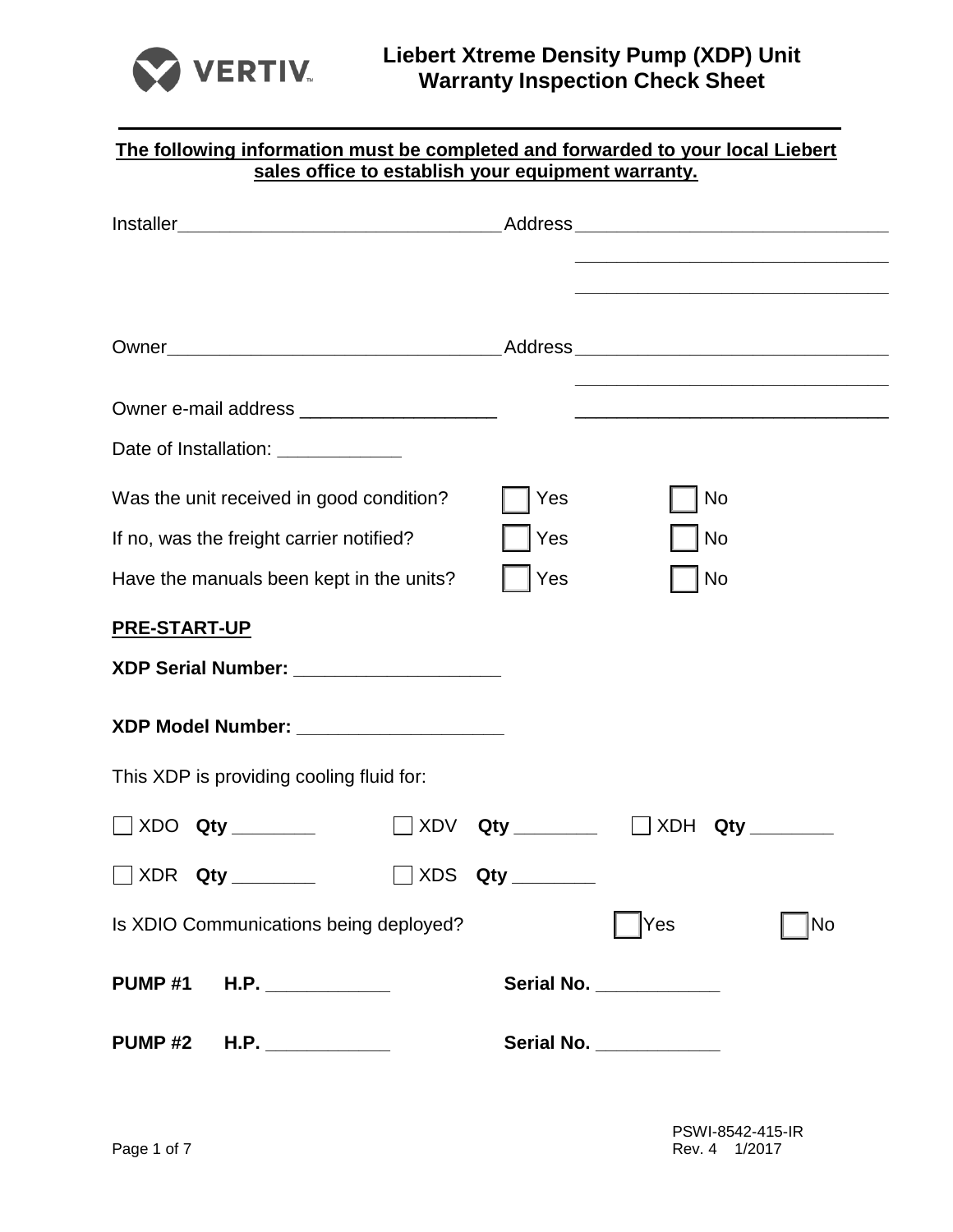## **WARNING**

**Arc flash and electric shock hazard. Open all local and remote electric power disconnect switches, verify with a voltmeter that power is off and wear personal protective equipment per NFPA 70E before working within the electric control enclosure or any hazardous voltage electric connection enclosure. Failure to comply can cause serious injury or death.**

**With the electric power to the unit OFF check the following items as noted:**

Remove the electrical cover from each pump. Verify the pumps are set-up for low speed operation.



- $\Box$  Internal piping clamps tight and secure.
- Field piping properly supported and secure.
- R134A field piping properly sized according to the User Manual.
- XDP is charged with at least 80% of calculated charge on R134A side of the system.
- | ALL electrical connections are tight and properly terminated.
- CAN Communication cable has been correctly installed between XDP and XD Modules.
- Remote Sensors A & B are installed according to User Manual.
- $\Box$  Equipment is installed level.
- Remove all debris from unit area.
- ALL isolation ball valves in the XDP are open.
- $\Box$  ALL isolation ball valves are open to the XD Modules.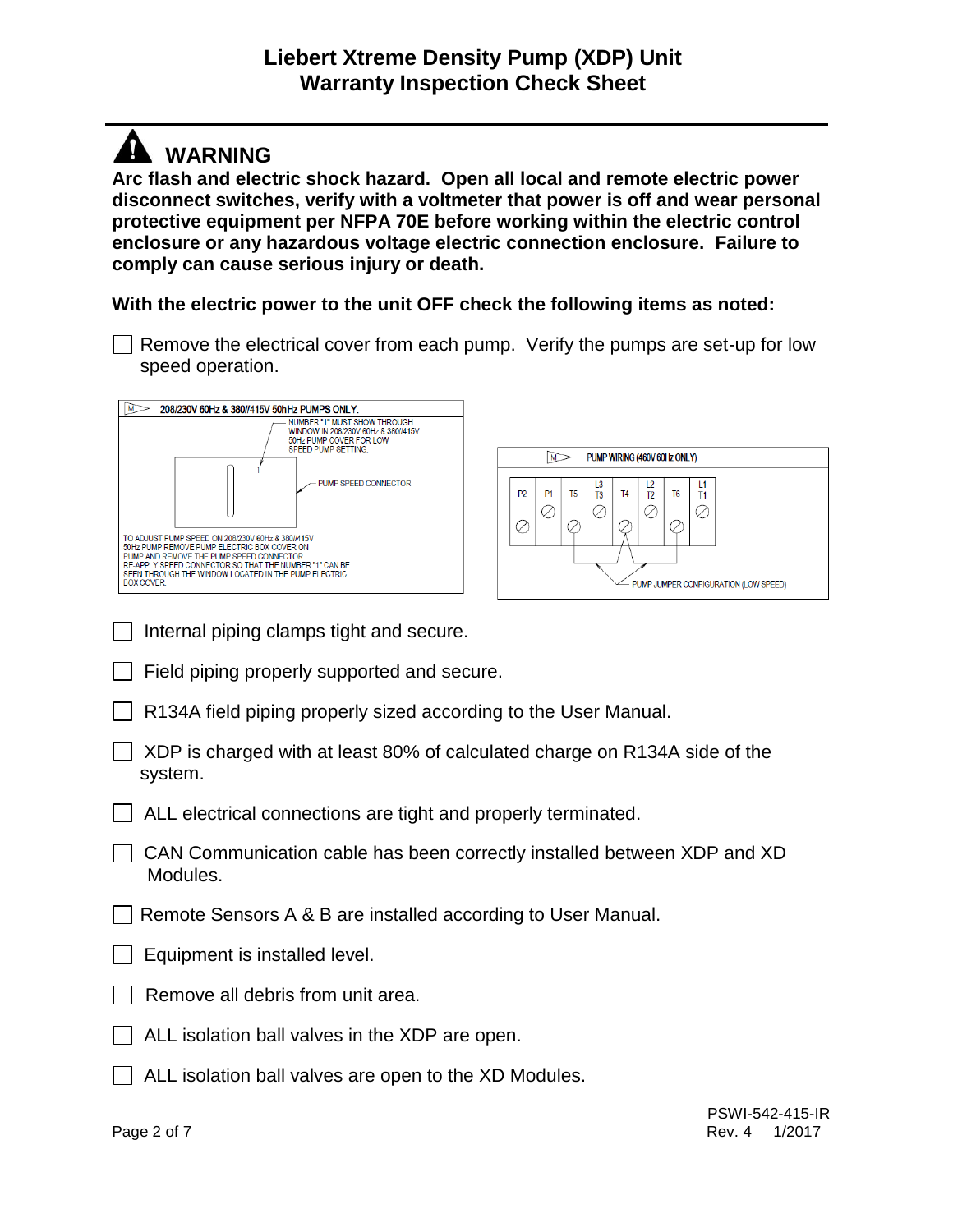### **Liebert Xtreme Density Pump (XDP) Unit Warranty Inspection Check Sheet**

| filter drier.                                                                     | Filter drier by-pass ball valves are closed so that the refrigerant flow is through the |         |                     |
|-----------------------------------------------------------------------------------|-----------------------------------------------------------------------------------------|---------|---------------------|
| Verify Proper Water/Glycol Maintenance/Treatment has been performed.              |                                                                                         |         |                     |
| $\Box$ Yes                                                                        | No (if no, conformation available please inform end user)                               |         |                     |
| <b>Strainers</b>                                                                  | Shut off valves                                                                         | Filters | <b>Bleed valves</b> |
| By-pass Flow Controllers are installed and positioned correctly per the following |                                                                                         |         |                     |

In the table below is the recommended number of by-pass flow controllers that need to be opened based on the Cooling Modules Total Nominal kW.

| <b>Liebert XDP</b>                                        |                                                                  |  |
|-----------------------------------------------------------|------------------------------------------------------------------|--|
| <b>Cooling Modules Cumulative</b><br><b>Model Size kW</b> | <b>Required Number of Open</b><br><b>Bypass Flow Controllers</b> |  |
| 48 to 63                                                  |                                                                  |  |
| 64 to 95                                                  |                                                                  |  |
| 96 to 127                                                 |                                                                  |  |
| 128 to 160                                                |                                                                  |  |

### **Pumping Unit Inspection**

*Note:**Heat load is required for a proper start-up of this system.*

# **MARNING**

table.

**Risk of electric shock, contact with high speed moving parts and hot surfaces, Can cause serious injury or death. Use extreme caution when working inside the unit cabinet of an energized unit near bare live hazardous voltage terminals and hot surfaces such as motors.**

1. Check voltage at disconnect and record.

**L1-L2 \_\_\_\_\_\_\_\_\_\_\_\_ L2-L3 \_\_\_\_\_\_\_\_\_\_ L1-L3 \_\_\_\_\_\_\_\_\_\_** 

2. Close all local and remote electric power disconnect switches. Verify with a voltmeter that power is on and the supply voltage matches the marked unit voltage rating.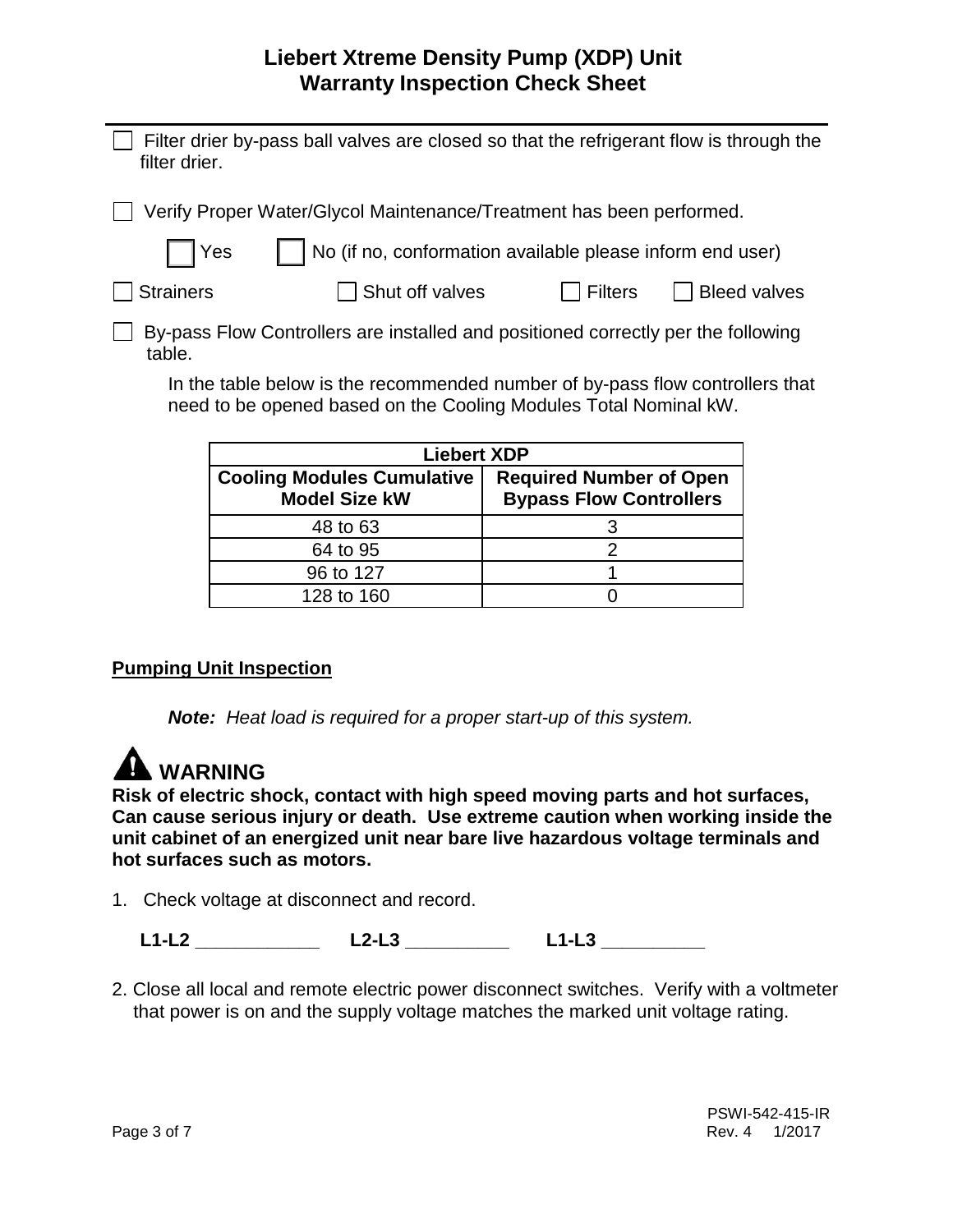## **A** WARNING

**Arc flash and electric shock hazard. Wear personal protective equipment per NFPA 70E before working within the electric control enclosure or any hazardous voltage electric connection enclosure. Use extreme caution when checking the status of live hazardous voltage circuits. Failure to comply can cause serious injury or death.**

- **Check unit electrical phasing with a phase meter. If phasing is incorrect, change wiring at input source to unit. Do not change any unit or component phasing.**
- **Check the pumps for proper rotation by bumping the contactors.**

### **For 460V units**

Use the Grundfos rotation device provided. This device must be held against the pump housing at the inspection screw located on the end bell of the pump motor prior to energizing the pumps.

#### **For 208V units**

View the LED on the pump.

- **Green** only indication notates **proper** rotation
- **Green & Red** indication notates **incorrect** rotation.
- **Pump # 1 Rotation Pump # 2 Rotation**
- 3. Check and record control voltage transformers for proper output. (Secondary voltage should not be under 23 VAC or exceed 27 VAC under load, change tap if necessary).

**T1**\_\_\_\_\_\_\_\_\_\_Volt

4. Record iCOM Software Version: \_\_\_\_\_\_\_\_\_\_\_\_\_\_\_\_\_

*Note: The software version is located in the Network Menu that is located in Service Menus.*

- 5. Record XDIO Software Version: \_\_\_\_\_\_\_\_\_\_\_\_\_\_\_\_\_
	- *Note: The software version is located in the XDIO Menu that is located in Service Menus.*
- 6. Turn on fans at XD Cooling Modules.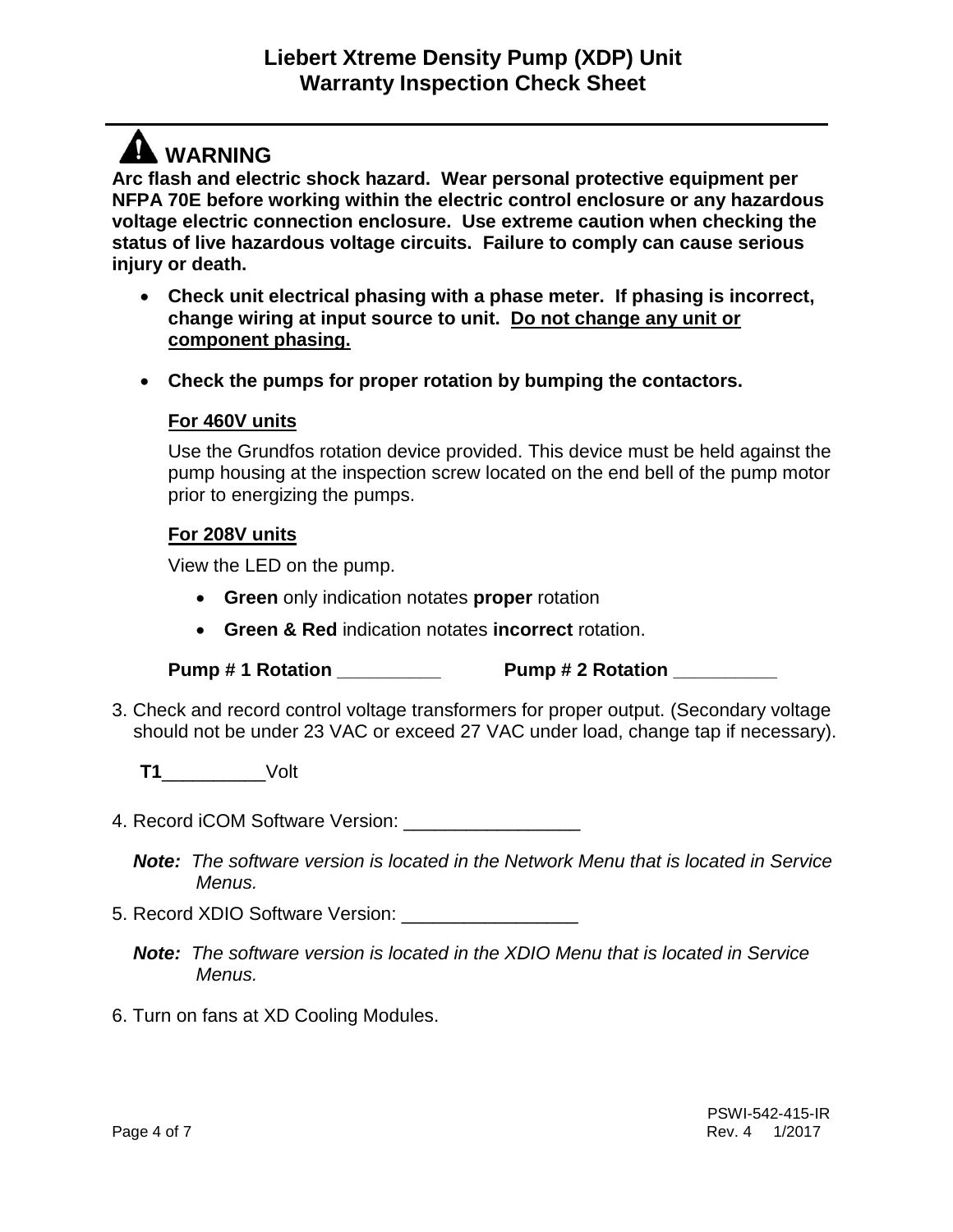*Note: If XDIO Communications is being used, the Cooling Module fans will automatically come on when the XDP is turned ON at the I/O switch.*

- 7. Turn unit ON at I/O switch on display.
	- *Note: If the pumps of the XDP cannot maintain flow and continue to switch over due to starting difficulties, turn the unit off and allow the receiver to refill with refrigerant. Once the receiver has a refrigerant level in the second sight glass, try to restart the XDP.*
- 8*.* Once constant flow is established, verify that the level in the receiver sight glass is between the  $2^{nd}$  and  $3^{rd}$  sight glass after 10-15 minutes of operation. If refrigerant level is low, add addition refrigerant until the proper refrigerant level is achieved. See diagram below.



- 9. Test the differential pressure switch by intentionally closing the ball valve on the discharge line of the operating pump to prevent further flow. An alarm should annunciate following this for "Loss of Flow on P1". Confirm that the switch has opened on low pressure (below 6 psi).
- 10. Check pump amps and record after the charge in the system is topped off.

| Pump#1 |                |    |                  |
|--------|----------------|----|------------------|
| L1     | L <sub>2</sub> | L3 | <b>Fuse Size</b> |
| Pump#2 |                |    |                  |
| L1     | L2             | L3 | <b>Fuse Size</b> |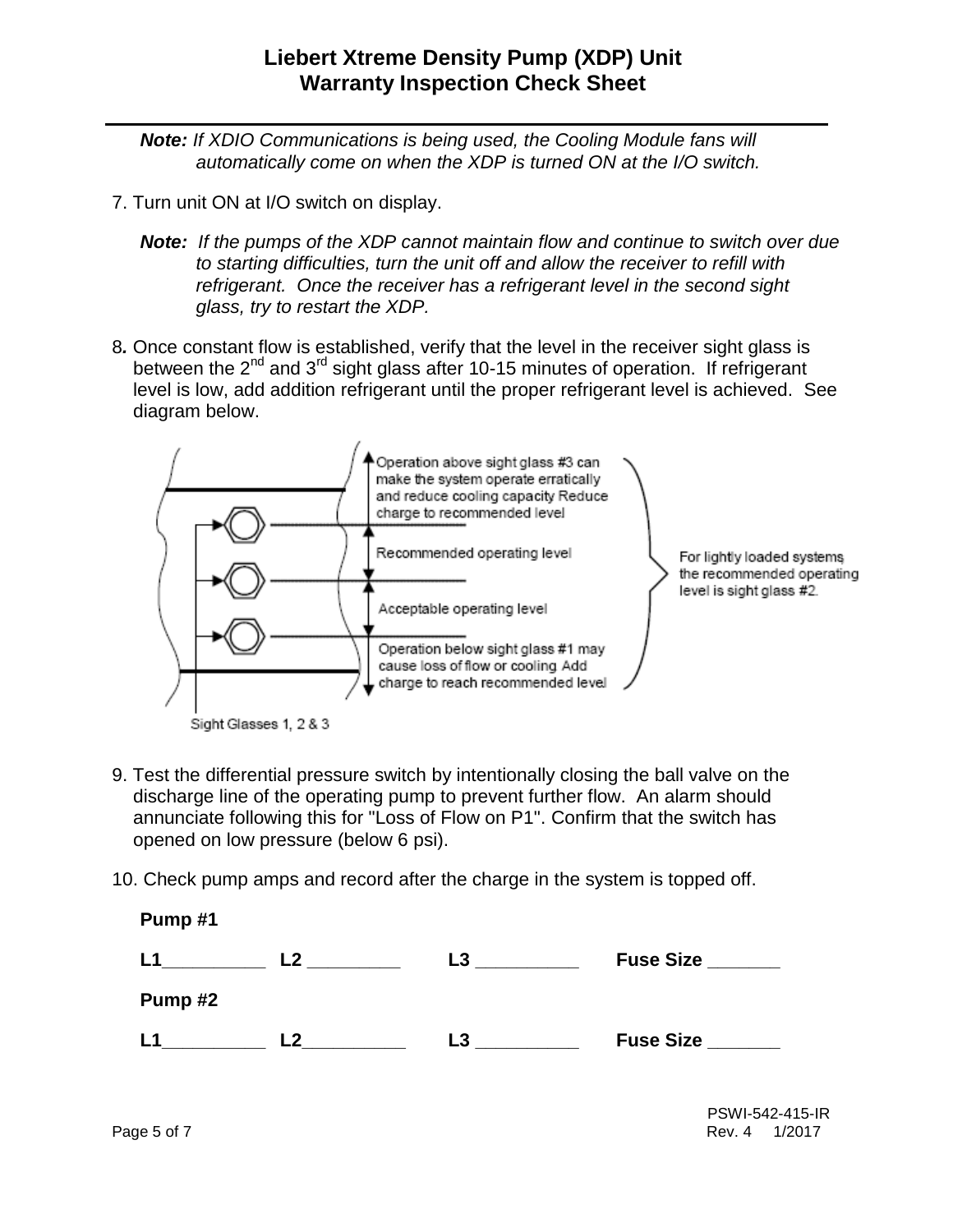11. Check pump operating pressure and record.

| Pump#1                                       |                                 |
|----------------------------------------------|---------------------------------|
| Suction Pressure ____________                | Discharge Pressure ____________ |
| Pump#2                                       |                                 |
| Suction Pressure ____________                | Discharge Pressure ____________ |
| 12. Record the following Chilled Water data. |                                 |
| Supply Chilled Water GPM: _________          |                                 |
| Chilled Water Inlet Temperature: ___________ |                                 |
| 13. Record the following Refrigerant data.   |                                 |
|                                              |                                 |

**Leaving Refrigerant Temperature: \_\_\_\_\_\_\_\_\_\_**